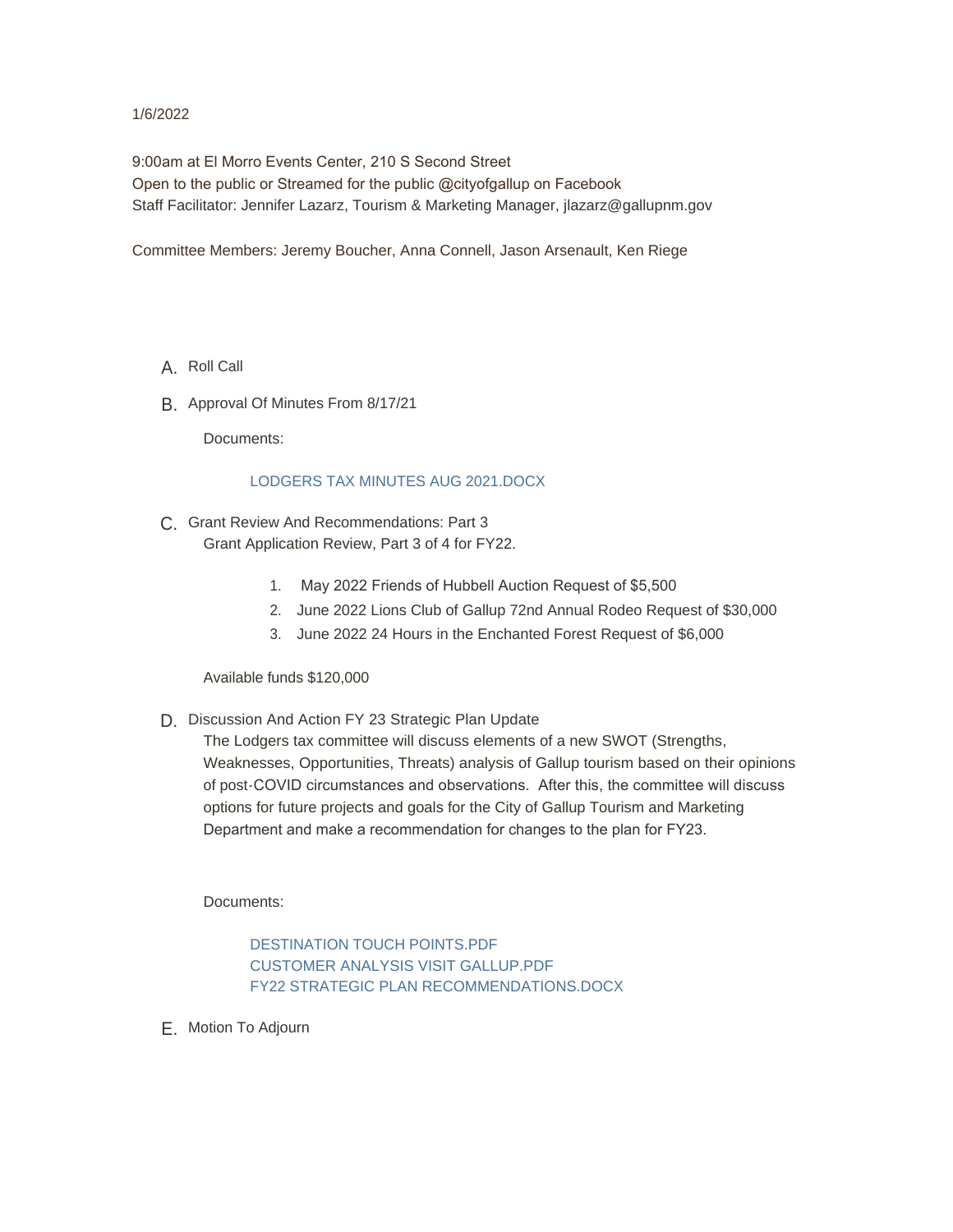- A. Roll Call: Meeting began 11:16am. In attendance: Anna Connell, Ken Riege, and Jason Arsenault. Staff present: Jennifer Lazarz Jeremy Boucher. Absent. Fifth committee member position is currently vacant.
- B. Approval of Minutes from 5/18/2021. Motion to approve by Anna Connell, Second Jason Arsenault. All committee members in favor.
- C. Application Review: Note from Jennifer- the original agenda had a zero in the wrong place. The numbers reflected below in the minutes are the accurate numbers.
	- a. 40th Annual Red Rock Balloon Rally (RRBR) (December 3-5, 2021) \$35,000. Peter Procopio presented on behalf of the RRBR. The Balloon rally began in 1981. The 2020 event would have been the  $40<sup>th</sup>$  anniversary but was postponed to 2022. Tom Robinson has retired and sold his balloon. Koshare Gallup, flown by Peter, is taken to events throughout the Southwest to promote Gallup. One of their biggest issues is that they lost their primary sponsor, Marathon, which was a \$40K sponsorships. They are struggling right now but working to fill the void of such a large sponsor. Peter gave a history of previous media coverage of the event. They have an ambitious agenda to try to make the 40<sup>th</sup> special. Jason asked what the request was for. Jennifer walked the committee through the pages of the application. Jason thinks of the Balloon Rally as a premiere event representing our state and would even like to see the event grow in years to come. Anna agrees. Ken Riege recommends the full \$35,000. Second by Anna Connell. All voted in favor. Jennifer announced it would go to City Council on August 24<sup>th</sup> for approval.
	- b. Turquoise Roping (August 28-29) \$3,500. Jennifer presented this application, due to clerical error Mr. Eddy didn't receive a meeting invitation and asked the committee not to consider his absence from the meeting. This event is USTRC roping and was moved to the fall due to COVID. The application was submitted after the normal deadlines because Mr. Eddy wasn't aware the park was back open. Jennifer pointed out that the application included advertising artwork already and complimented the ad. She discussed that if you look at page 7, the event marketing expenses are higher than the application request. This is per Walt, he felt that the timeliness of his application warranted the amount for support. He is looking at a 300 mile radius for marketing and that includes prizes, a USTRC prizeline text notification, posters, radio, and more. None of the committee had questions for Jennifer about the application. Anna said this is not Walt's first rodeo with the board and motioned to approve the \$3,500. Second by Ken Riege. All were in favor of the funding.
- D. Jennifer discussed that the agenda items would go to council on August 24<sup>th</sup>. Summary for City Council Agenda: The committee recommended funding in full of the two events, as well as requested Jennifer Lazarz submit a budget adjustment to support the grant fund for events through the remainder of the year.
- E. Motion to adjourn: Anna Connell. Second Jason. All in favor.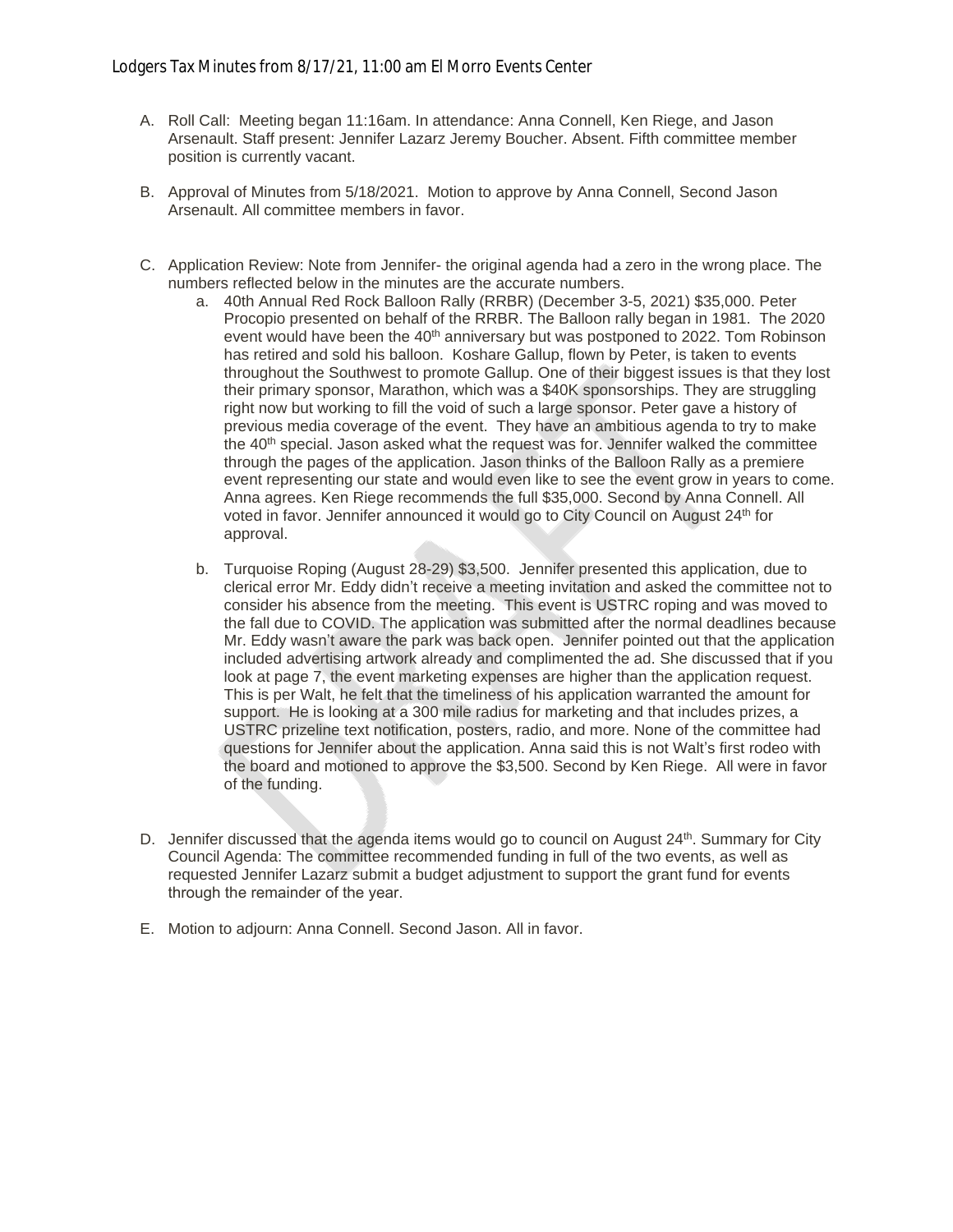

Aggregator Site: a website that searches for deals across multiple websites and shows you the results in one place

Review Sites: TripAdvisor, Google, Yelp

"What are the questions, problems, or needs the customer is attempting to have resolved at each step in the journey?"

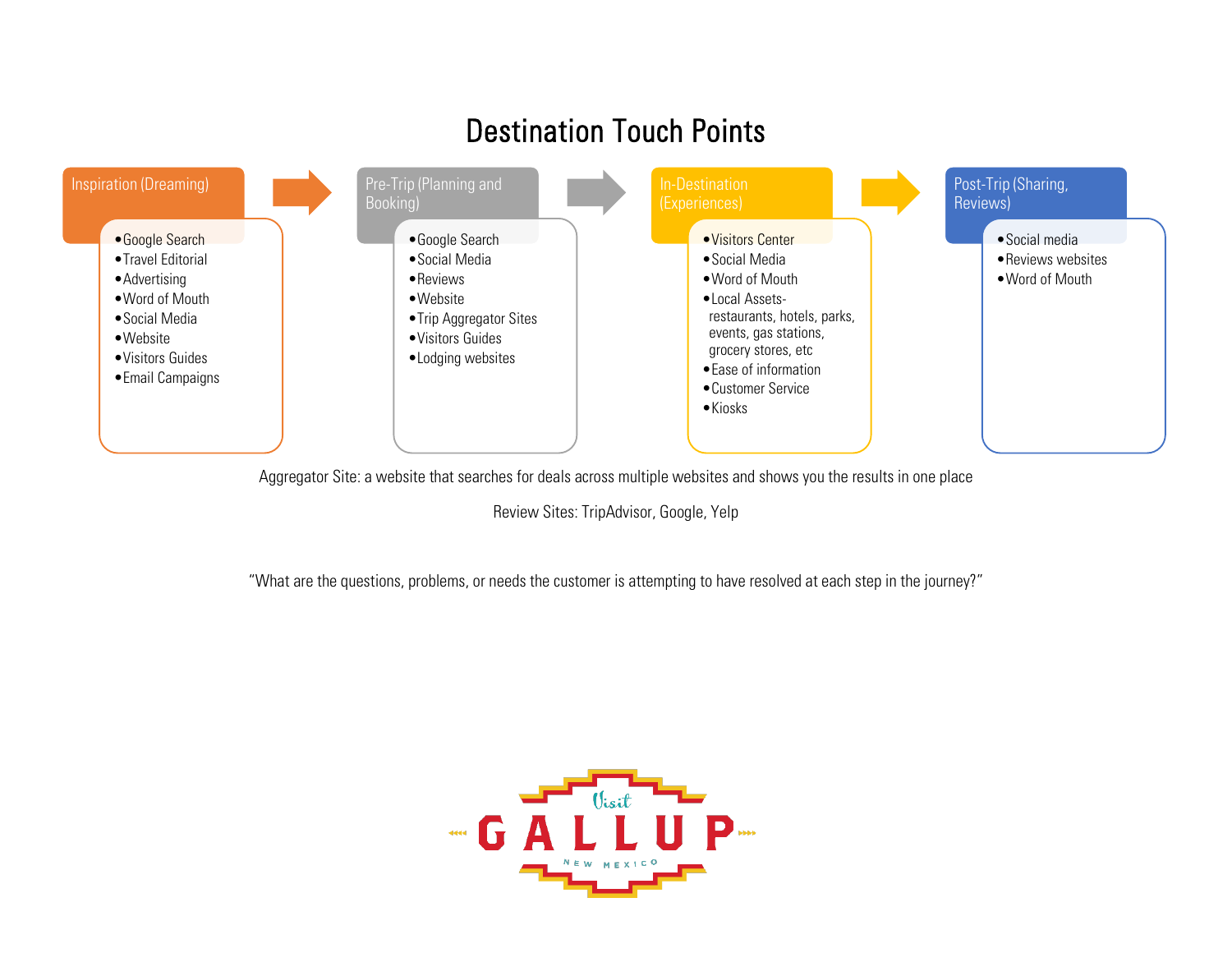

# **MILLENNIALS Age 24-39 Average HHI: \$64,000\***

- •Financial: Millennials prioritize travel over all other age groups, and willingly set aside budget. We are a great fit for that need because almost all of our attractions and experiences are free.
- •Emotional Drivers:Largest number of trips taken annually because it's a top priority. We offer incredible outdoor vistas for the adventure seeker. Sharing the trip afterward is important, and we are highly photographable.
- •Expectations: Travel is a regular priority rather than a large trip that is planned over a duration. They sometimes travel with work, and need connectivity. Bucket list and outdoor adventures factor in highly. We have hot air ballooning and a lot of trail systems that are beautiful but not over traveled.
- Family: This group is likely to have small children. This means we meet their need for low budget options in terms of hotels, dining, and experiences. The other asset our destination offers is speed: due to our size families can "get in and get out" for what they need.

**The following charts outline the customer's rationale about visiting Gallup, New Mexico. These focus on examining why a customer chooses Gallup as a destination and examining the driving needs/wants that cause them to spend their time and money in Gallup. \*Age and HHI considerations are from the New Mexico Tourism Department's Marketing Demographic Charts**

## **GEN X Age 40-55 Average HHI: \$101,000**

- •Financial Consideration: While this generation is making the most, they are also saving the most gearing up for retirement. This group travels less than the other two generations.
- •Emotional Driver: Desire to take a break from working, spend time with family and friends. A consideration for our destination is the cultural assets- they offer free or low cost experiences related to Native American culture
- •Expectation: Family oriented cultural experiences with convenience. That's us in a nutshell! They can expect Native American based experienced that are memorably for all ages traveling withing their party. This demographic also can expect from us that we have midscale properties that provide them with the comfort they want.
- •Couples and Kids: They are traveling with older children when they travel with their kids. This is a higher strain on the financial resources as well.

## **BOOMERS Age 56-74 Average HHI: \$80,000**

- •Financial Consideration: Has the largest estimated travel spend over all three groups. Qualify for the highest number of travel discounts. Split their travel mostly between domestic and international, so we can capture that spend. They also don't have the financial restrictions of the younger generations (kids are out of the house)
- •Emotional Driver: spending quality time relaxing with friends and family, large trips they don't want to miss out on
- •Expectations: Destination needs easy accessibility at the hotels and attractions. They want functional experiences that are clearly packaged or easy to discover rather than planning the trip themselves.
- •Couples and Kids: This demographic priorizes family over adventure. Often they are traveling just as a couple, and in our case traveling to/from them as we're on the path for snowbirds. It makes our destination important as a rest stop between priority destinations.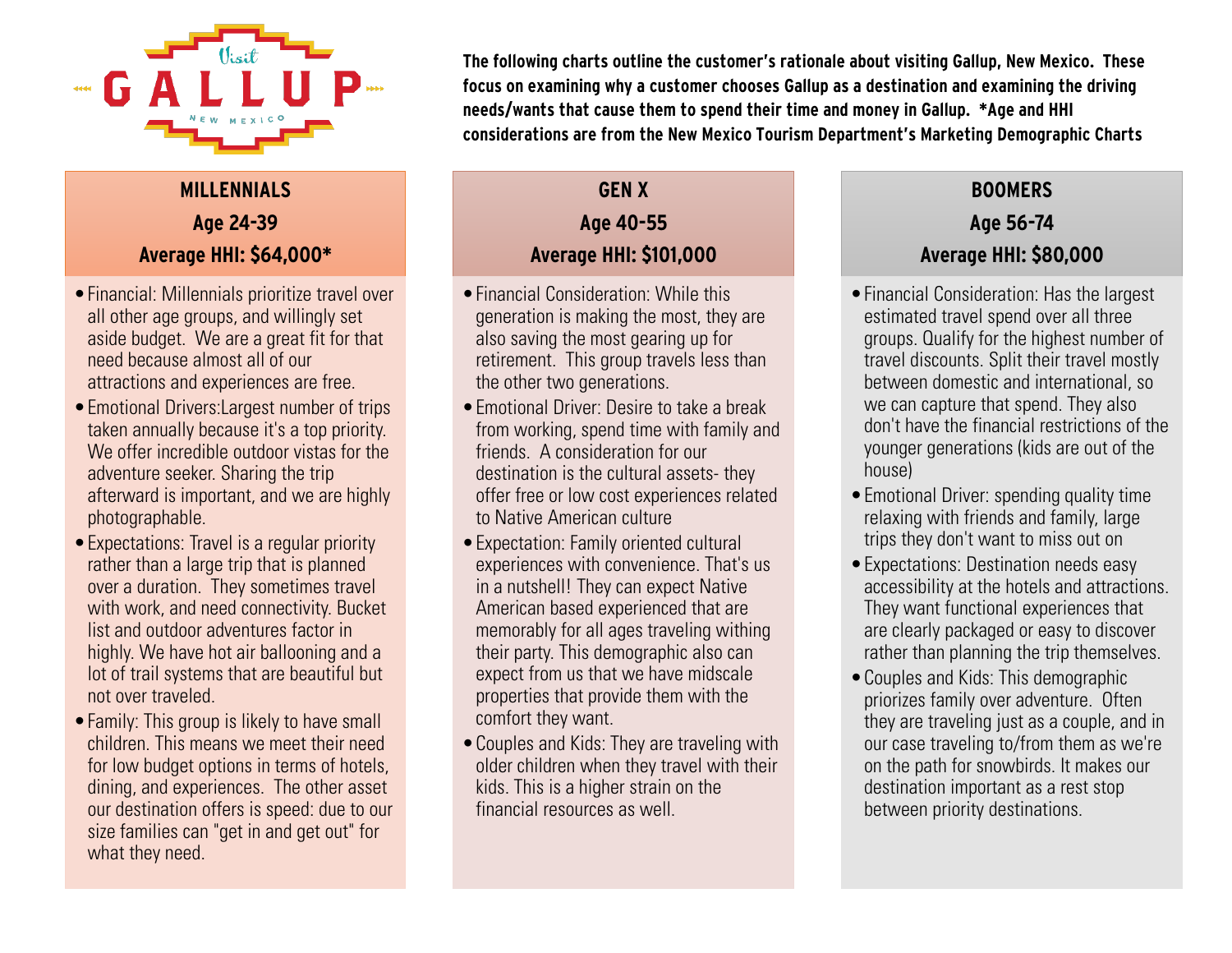### **What we offer universally:**

Overall Convenience: 4 exits off of Interstate 40, 30 miles from the Arizona border.

halfway between Albuquerque, New Mexico

Upper Midscale

## **Characteristics Common to all Demographics**

Interest in outdoor adventure, culture, and art (particularly Native American)

Target Markets: Arizona, Southern Colorado, West Texas, New Mexico, Southern California, Washington and Oregon

## **Key Considerations by Demographic:**

Millennial: we offer budget friendly outdoor adventures with urban conveniences

Gen X: We offer budget friendly cultural immersion and the convenience of geography during their trip

Boomer: Convenience is the number one factor here- we're off the highway and give access to the great amenities that they're seeking to break up their journey.

#### Data Collected from:

[https://www.aarp.org/content/dam/aarp/research/surveys\\_statistics/life-leisure/2018/2019-boomer-travel-trends.doi.10.26419-2Fres.00263.001.pdf](https://www.aarp.org/content/dam/aarp/research/surveys_statistics/life-leisure/2018/2019-boomer-travel-trends.doi.10.26419-2Fres.00263.001.pdf)

<https://skift.com/2019/12/11/travel-marketing-across-generations-in-2020-reaching-gen-z-gen-x-millennials-and-baby-boomers/>